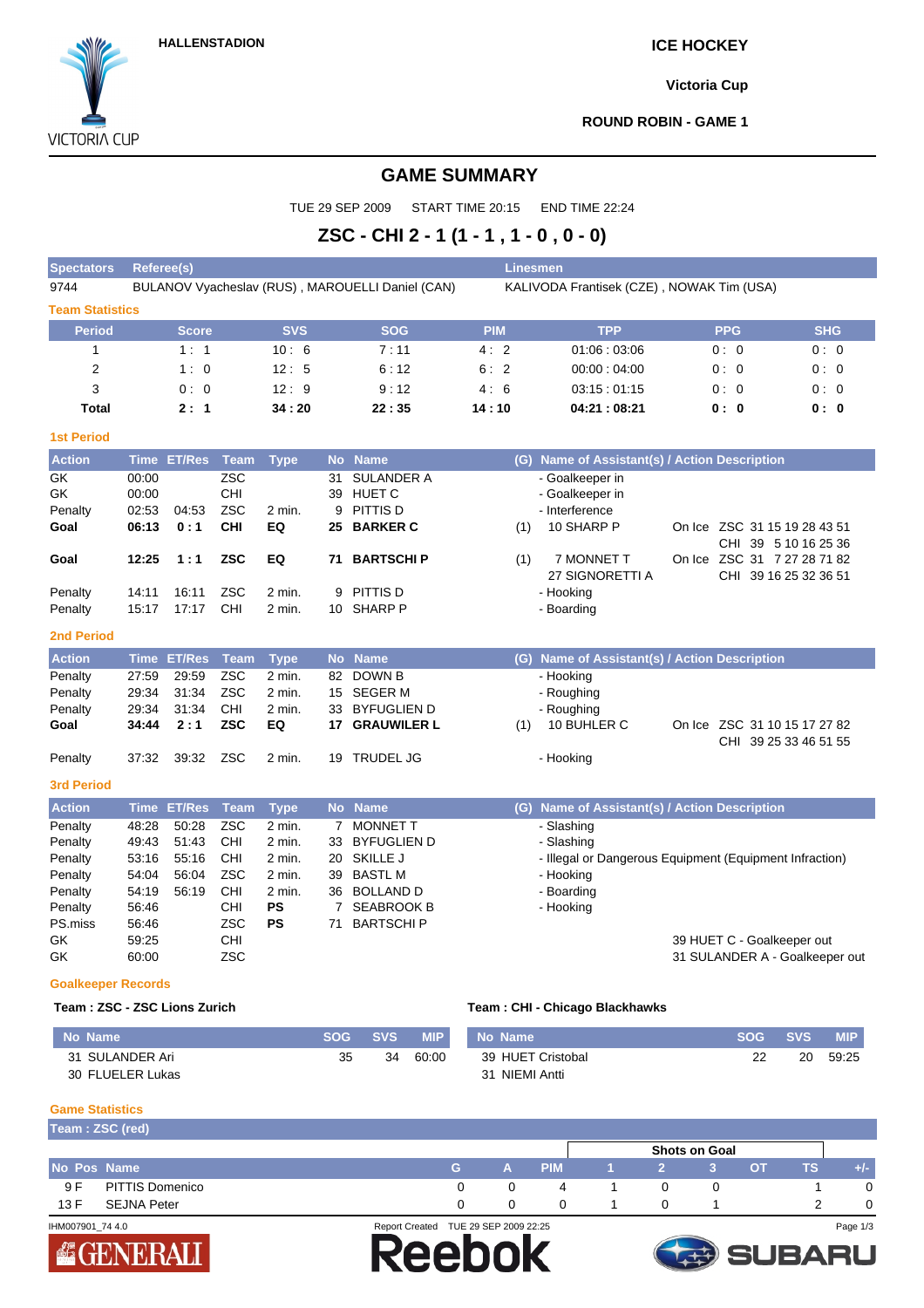**HALLENSTADION ICE HOCKEY**



## **Victoria Cup**

### **ROUND ROBIN - GAME 1**

|                 |                           |              |              |             | <b>Shots on Goal</b> |                |                |           |                |             |
|-----------------|---------------------------|--------------|--------------|-------------|----------------------|----------------|----------------|-----------|----------------|-------------|
| No Pos Name     |                           | G            | $\mathbf{A}$ | <b>PIM</b>  |                      | $\overline{2}$ | 3              | <b>OT</b> | <b>TS</b>      | $+/-$       |
| 25 D            | <b>SUCHY Radoslav</b>     | $\Omega$     | $\Omega$     | 0           | $\Omega$             | $\Omega$       | 1              |           | 1              | 0           |
| 28 D            | <b>SCHELLING Philippe</b> | $\Omega$     | 0            | 0           | $\Omega$             | 0              | $\overline{2}$ |           | $\overline{2}$ | 0           |
| 39 F            | <b>BASTL Mark</b>         | 0            | 0            | 2           | 0                    | $\Omega$       | 0              |           | 0              | 0           |
| 15 <sub>D</sub> | SEGER Mathias +C          | 0            | 0            | 2           | 0                    | 0              | 0              |           | $\Omega$       | 0           |
| 18 D            | <b>SCHNYDER Daniel</b>    | $\Omega$     | $\Omega$     | 0           | 0                    | $\Omega$       | 0              |           | <sup>0</sup>   | 0           |
| 19F             | TRUDEL Jean-Guy           | 0            | $\Omega$     | 2           |                      | 0              | 0              |           | 1              | $-1$        |
| 43 F            | ALSTON Jan                | $\Omega$     | $\Omega$     | 0           |                      |                | 0              |           | $\overline{2}$ | $-1$        |
| 51 F            | GARDNER Ryan +A           | 0            | 0            | $\mathbf 0$ | 0                    | 0              | $\mathbf 0$    |           | $\mathbf 0$    | $-1$        |
| 4 D             | <b>GEERING Patrick</b>    | $\Omega$     | 0            | 0           | 0                    | $\Omega$       | 0              |           | $\Omega$       | 0           |
| 7 F             | MONNET Thibaut +A         | $\Omega$     |              | 2           | 1                    |                |                |           | 3              | $+1$        |
| 27 D            | SIGNORETTI Andre          | 0            |              | 0           | 0                    | 0              | 0              |           | $\Omega$       | $+2$        |
| 71 F            | <b>BARTSCHI Patrik</b>    |              | 0            | 0           |                      |                | 3              |           | 5              | $+1$        |
| 82F             | <b>DOWN Blaine</b>        | 0            | 0            | 2           | 0                    | 1              | 1              |           | $\overline{2}$ | $+2$        |
| 10 F            | <b>BUHLER Cyrill</b>      | $\Omega$     |              | 0           | $\Omega$             |                | 0              |           |                | $+1$        |
| 11 D            | <b>STOFFEL Andri</b>      | 0            | 0            | 0           | 0                    | 0              | $\mathbf 0$    |           | 0              | $\mathbf 0$ |
| 17 F            | <b>GRAUWILER Lukas</b>    |              | 0            | 0           |                      |                | 0              |           | $\overline{2}$ | $+1$        |
| 79 F            | <b>KAMBER Oliver</b>      | 0            | 0            | 0           | 0                    | 0              | 0              |           | 0              | 0           |
| 30 GK           | <b>FLUELER Lukas</b>      | $\Omega$     | 0            | 0           | $\Omega$             | 0              | $\mathbf 0$    |           | 0              |             |
| 31 GK           | <b>SULANDER Ari</b>       | 0            | 0            | 0           | 0                    | 0              | 0              |           | $\Omega$       |             |
| <b>Total</b>    |                           | $\mathbf{2}$ | 3            | 14          | $\overline{7}$       | 6              | 9              |           | 22             |             |

### **Head Coach :** SIMPSON Sean

# **Team : CHI (white)**

|                |                           |          |                |             | <b>Shots on Goal</b> |                |                |           |                |             |
|----------------|---------------------------|----------|----------------|-------------|----------------------|----------------|----------------|-----------|----------------|-------------|
| No Pos Name    |                           | G        | $\overline{A}$ | <b>PIM</b>  | $\mathbf{1}$         | $\overline{2}$ | $\overline{3}$ | <b>OT</b> | <b>TS</b>      | $+/-$       |
| 2D             | KEITH Duncan +A           | $\Omega$ | 0              | 0           | 0                    | 2              | 0              |           | $\overline{2}$ | $\mathbf 0$ |
| 7 <sub>D</sub> | <b>SEABROOK Brent</b>     | 0        | 0              | 0           | 0                    | 0              | 3              |           | 3              | 0           |
| 19F            | TOEWS Jonathan +C         | 0        | 0              | 0           | 1                    | $\overline{2}$ | 0              |           | 3              | 0           |
| 22 F           | <b>BROUWER Troy</b>       | 0        | 0              | $\mathbf 0$ | 0                    | $\mathbf 0$    | 1              |           |                | $\mathbf 0$ |
| 88F            | <b>KANE Patrick</b>       | 0        | 0              | 0           | $\overline{2}$       | $\overline{2}$ | 0              |           | 4              | 0           |
| 4 <sub>D</sub> | <b>HJALMARSSON Niklas</b> | $\Omega$ | 0              | 0           | 0                    | 0              | 0              |           | 0              | $\mathbf 0$ |
| 10F            | SHARP Patrick +A          | $\Omega$ | 1              | 2           | $\overline{2}$       | $\Omega$       | 0              |           | 2              | $+1$        |
| 16 F           | <b>LADD Andrew</b>        | 0        | 0              | 0           | $\Omega$             | $\overline{2}$ | 0              |           | $\overline{2}$ | $\mathbf 0$ |
| 36 F           | <b>BOLLAND Dave</b>       | 0        | 0              | 2           | $\Omega$             | $\Omega$       | 2              |           | $\overline{2}$ | $\mathbf 0$ |
| 51 D           | <b>CAMPBELL Brian</b>     | 0        | 0              | $\mathbf 0$ | $\Omega$             | 1              | 1              |           | $\overline{2}$ | $-2$        |
| 5 D            | <b>SOPEL Brent</b>        | $\Omega$ | 0              | 0           | $\Omega$             | 0              | 0              |           | $\Omega$       | $+1$        |
| 25 D           | <b>BARKER Cam</b>         |          | 0              | $\mathbf 0$ | 1                    | $\mathbf 0$    | 1              |           | $\overline{2}$ | $-1$        |
| 33 F           | <b>BYFUGLIEN Dustin</b>   | 0        | 0              | 4           | 2                    | 1              | 2              |           | 5              | $-1$        |
| 55 F           | <b>EAGER Ben</b>          | 0        | 0              | 0           | $\Omega$             | $\Omega$       | 0              |           | 0              | $-1$        |
| 82F            | <b>KOPECKY Tomas</b>      | 0        | 0              | $\mathbf 0$ | 0                    | $\mathbf 0$    | 1              |           |                | $\mathbf 0$ |
| 20 F           | <b>SKILLE Jack</b>        | $\Omega$ | 0              | 2           | 0                    | 1              | 0              |           | 1              | $\mathbf 0$ |
| 32 F           | <b>VERSTEEG Kris</b>      | 0        | 0              | $\mathbf 0$ | $\overline{2}$       | $\Omega$       | 0              |           | $\overline{2}$ | $-1$        |
| 46 F           | <b>FRASER Colin</b>       | 0        | 0              | 0           | $\Omega$             | 0              | 0              |           | $\Omega$       | $-1$        |
| 52 F           | <b>SMOLENAK Radek</b>     | 0        | 0              | 0           | 1                    | 1              | 1              |           | 3              | 0           |
| 31 GK          | <b>NIEMI Antti</b>        | 0        | 0              | 0           | 0                    | $\mathbf 0$    | 0              |           | 0              |             |
| 39 GK          | <b>HUET Cristobal</b>     | 0        | 0              | 0           | $\Omega$             | $\Omega$       | 0              |           | $\Omega$       |             |
| <b>Total</b>   |                           | 1        | 1              | 10          | 11                   | 12             | 12             |           | 35             |             |

**Head Coach :** QUENNEVILLE Joel